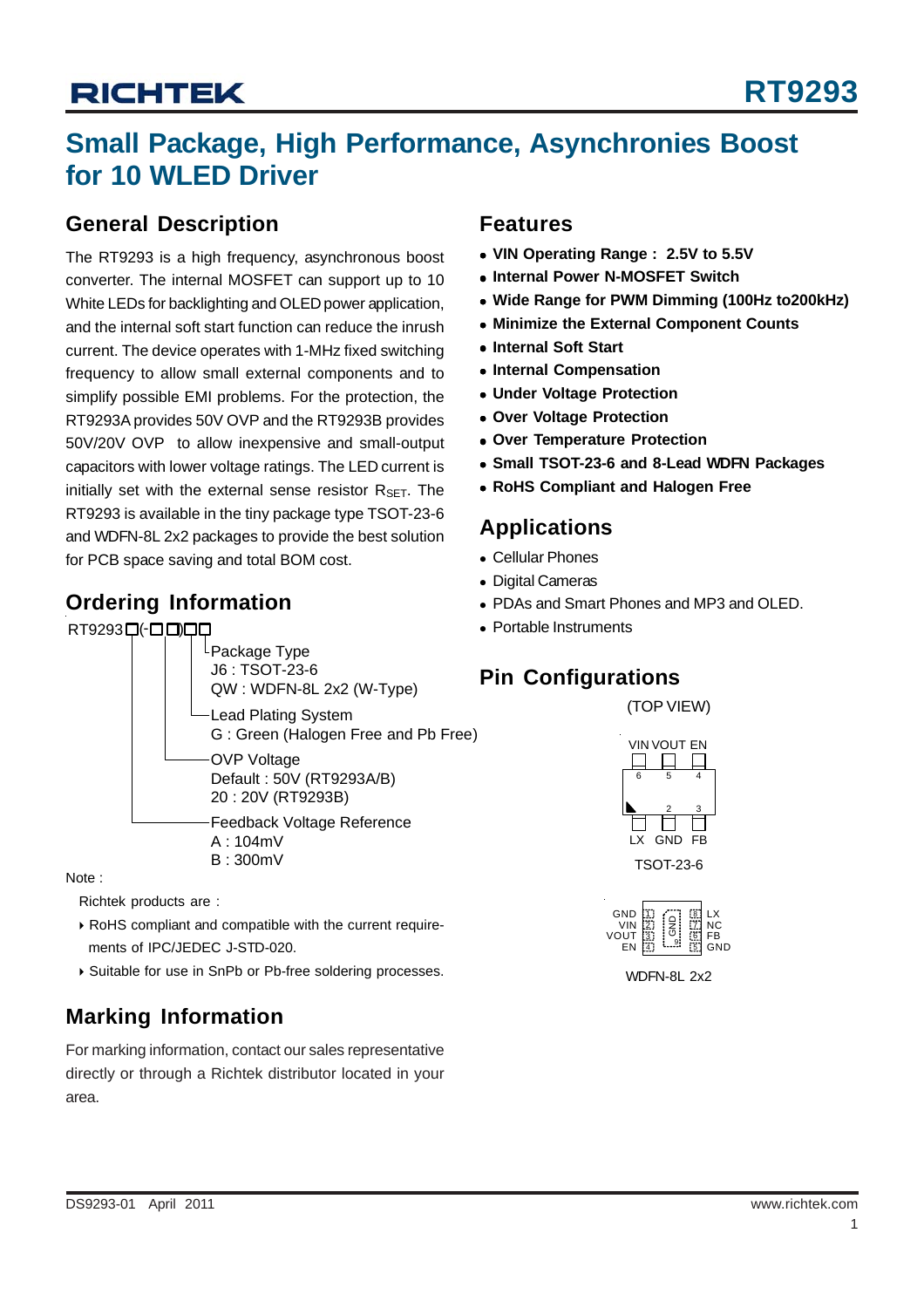

## **Typical Application Circuit**



## **Functional Pin Description**

| Pin No.    |                          |                 |                                                                                                                    |  |
|------------|--------------------------|-----------------|--------------------------------------------------------------------------------------------------------------------|--|
| RT9293□GJ6 | RT9293∏GQW               | <b>Pin Name</b> | <b>Pin Function</b>                                                                                                |  |
|            | 8                        | LX.             | Switching Pin.                                                                                                     |  |
| 2          | 1, 5,<br>9 (Exposed pad) | <b>GND</b>      | Ground Pin. The exposed pad must be soldered to a large<br>PCB and connected to GND for maximum power dissipation. |  |
| 3          | 6                        | FB.             | Feedback Pin, put a resistor to GND to setting the current.                                                        |  |
| 4          | 4                        | EN              | Chip Enable (Active High).                                                                                         |  |
| 5          | 3                        | <b>VOUT</b>     | Output Voltage Pin.                                                                                                |  |
| 6          | $\mathfrak{p}$           | <b>VIN</b>      | Input Supply.                                                                                                      |  |
|            |                          | <b>NC</b>       | No Internal Connection.                                                                                            |  |

## **Function Block Diagram**

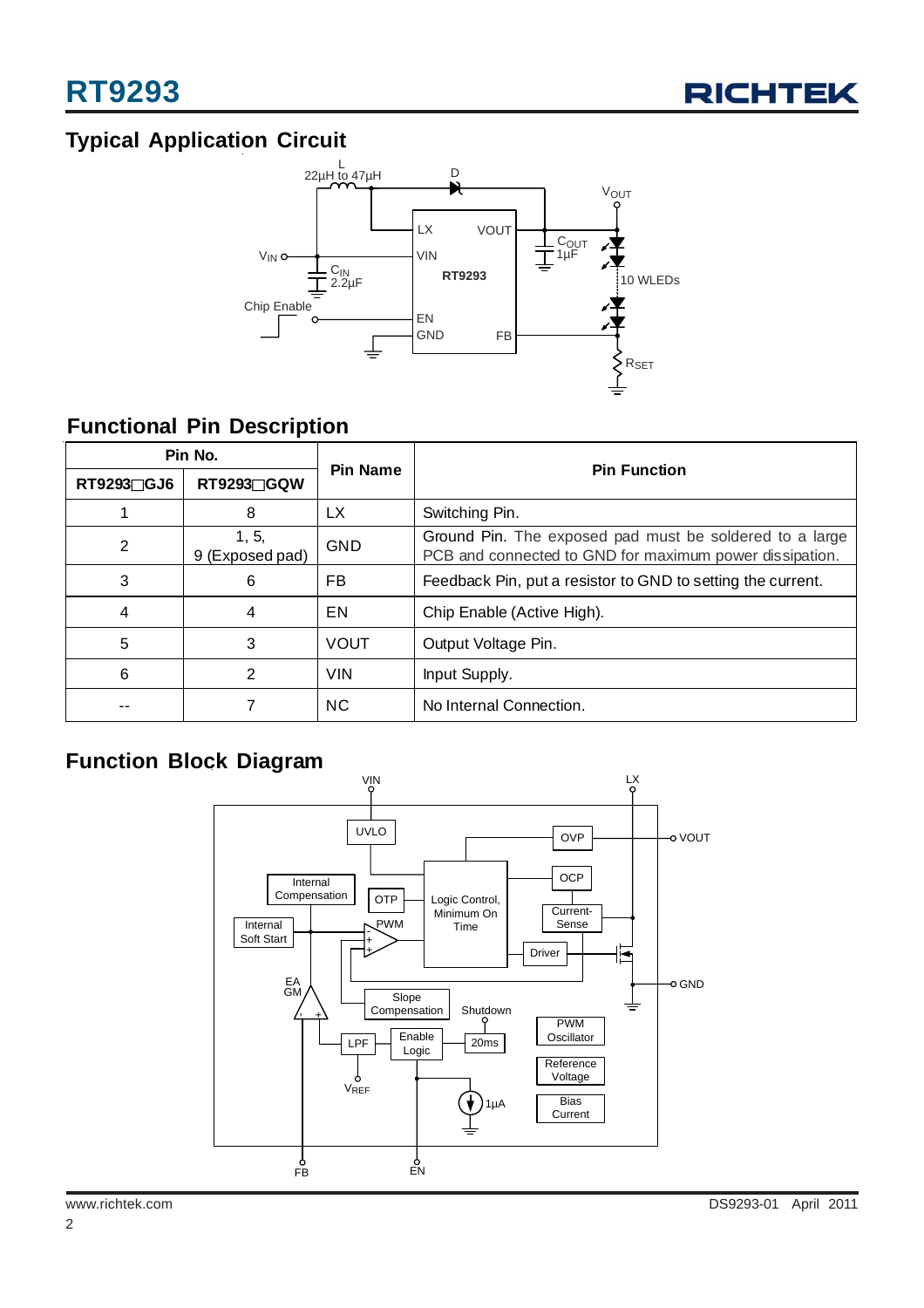## **Absolute Maximum Ratings** (Note 1)

| • Power Dissipation, $P_D @ T_A = 25^{\circ}C$ |  |
|------------------------------------------------|--|
|                                                |  |
|                                                |  |
| • Package Thermal Resistance (Note 2)          |  |
|                                                |  |
|                                                |  |
|                                                |  |
|                                                |  |
|                                                |  |
|                                                |  |

### **Recommended Operating Conditions** (Note 3)

### **Electrical Characteristics**

( $V_{IN}$  = 3.7V,  $C_{IN}$  = 2.2 $\mu$ F,  $C_{OUT}$  = 0.47 $\mu$ F,  $I_{OUT}$  = 20mA, L = 22 $\mu$ H, T<sub>A</sub> = 25°C, unless otherwise specified)

| <b>Parameter</b>              |         | Symbol                | <b>Test Conditions</b>     | Min            | <b>Typ</b> | <b>Max</b>     | Unit       |
|-------------------------------|---------|-----------------------|----------------------------|----------------|------------|----------------|------------|
| Input Voltage                 |         | <b>V<sub>IN</sub></b> |                            | 2.5            | --         | 5.5            | V          |
| Under Voltage Lock Out        |         | VUVLO                 |                            | $\overline{2}$ | 2.2        | 2.45           | V          |
| <b>UVLO Hysteresis</b>        |         |                       |                            | --             | 0.1        | --             | V          |
| Quiescent Current             |         | lQ                    | $FB = 1.5V$ , No Switching | --             | 400        | 600            | μA         |
| <b>Supply Current</b>         |         | <b>I</b> IN           | $FB = 0V$ , Switching      | --             | 1          | $\overline{2}$ | mA         |
| <b>Shutdown Current</b>       |         | <b>I</b> SHDN         | $V_{EN}$ < 0.4V            | --             | 1          | 4              | μA         |
| Line Regulation               |         |                       | $V_{1N} = 3$ to 4.3V       | --             | 1          | $- -$          | $\%$       |
| Load Regulation               |         |                       | 1mA to 20mA                | --             | 1          | --             | %          |
| <b>Operation Frequency</b>    |         | f <sub>OSC</sub>      |                            | 0.75           | 1          | 1.25           | <b>MHz</b> |
| Maximum Duty Cycle            |         |                       |                            | 90             | 92         |                | %          |
| Clock Rate                    |         |                       |                            | 0.1            | --         | 200            | <b>kHz</b> |
| Feedback Reference<br>Voltage | RT9293A |                       |                            | 94             | 104        | 114            |            |
|                               | RT9293B | <b>VREF</b>           |                            | 285            | 300        | 315            | mV         |
| On Resistance                 |         | R <sub>DS</sub> (ON)  |                            | --             | 0.7        | 1.2            | $\Omega$   |

*To be continued*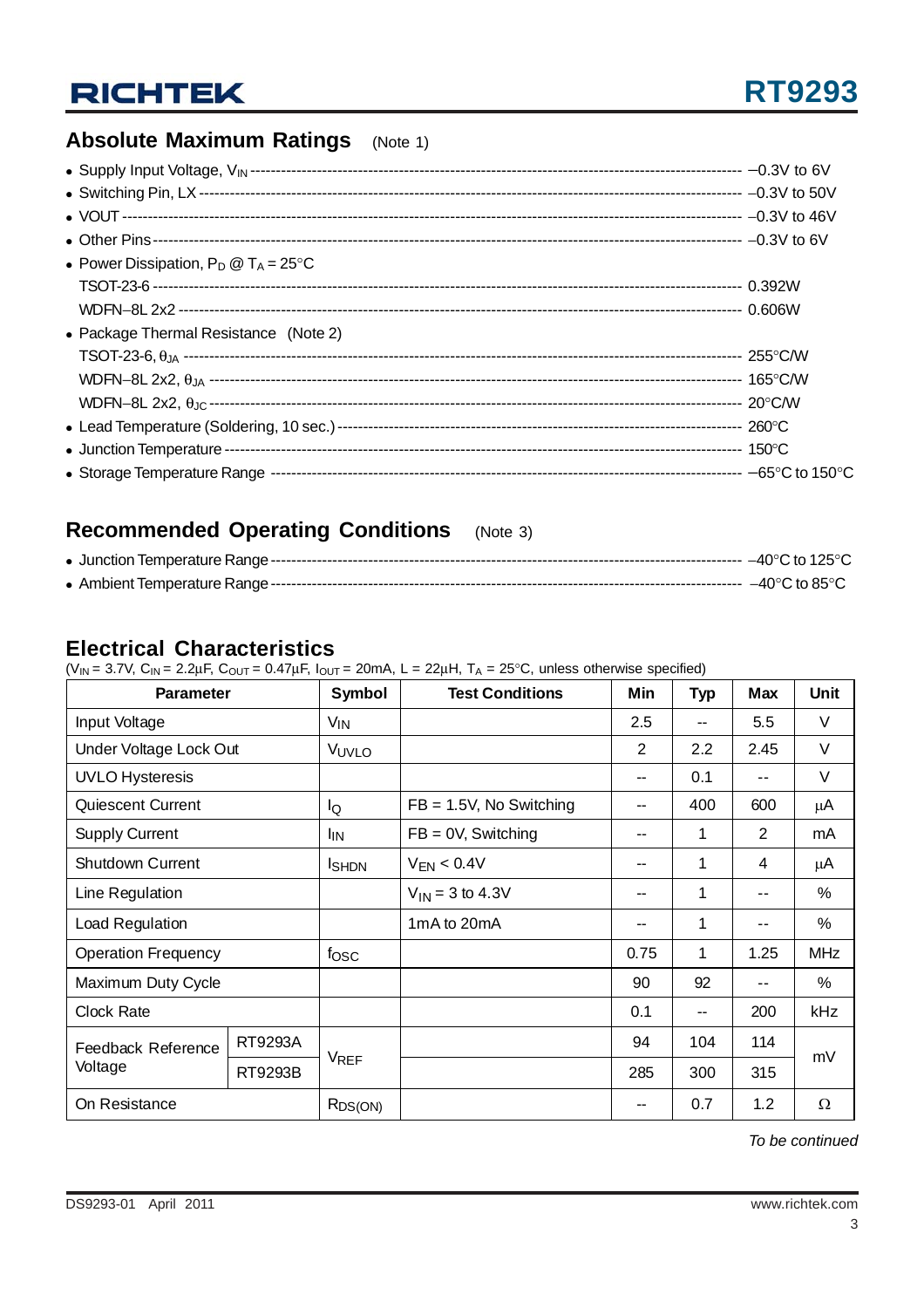# **RT9293**



| <b>Parameter</b>              |             | Symbol            | <b>Test Conditions</b> | Min                      | <b>Typ</b> | Max   | <b>Unit</b>  |  |
|-------------------------------|-------------|-------------------|------------------------|--------------------------|------------|-------|--------------|--|
| <b>EN Threshold</b>           | Logic-High  | VIH               |                        | 1.4                      | --         | --    | V            |  |
| Voltage                       | Logic-Low   | VIL               |                        | --                       | --         | 0.5   |              |  |
| <b>EN Sink Current</b>        |             | IІH               |                        | $-$                      | 4          | --    | μA           |  |
| <b>EN Hysteresis</b>          |             |                   |                        | $-$                      | 0.1        | $ -$  | V            |  |
| Over-Voltage                  | $OVP = 50V$ | Vove              |                        | 42                       | 46         | 50    | $\vee$       |  |
| Threshold                     | RT9293B-20  |                   |                        | 16                       | 17.5       | 20    |              |  |
| <b>Over-Current Threshold</b> |             | <b>IOCP</b>       |                        |                          | 1.2        | --    | A            |  |
| <b>OTP</b>                    |             | T <sub>OTP</sub>  |                        | $\overline{\phantom{m}}$ | 160        | $- -$ | $\mathrm{C}$ |  |
| <b>OTP Hysteresis</b>         |             |                   |                        | --                       | 30         | --    | $\mathrm{C}$ |  |
| Shutdown Delay                |             | T <sub>SHDN</sub> |                        | $-$                      | 20         | --    | ms           |  |

**Note 1.** Stresses listed as the above "Absolute Maximum Ratings" may cause permanent damage to the device. These are for stress ratings. Functional operation of the device at these or any other conditions beyond those indicated in the operational sections of the specifications is not implied. Exposure to absolute maximum rating conditions for extended periods may remain possibility to affect device reliability.

**Note 2.** θ<sub>JA</sub> is measured in the natural convection at T<sub>A</sub> = 25°C on a low effective single layer thermal conductivity test board of JEDEC 51-3 thermal measurement standard. The case point of θ<sub>JC</sub> is on the expose pad for the WDFN package.

**Note 3.** The device is not guaranteed to function outside its operating conditions.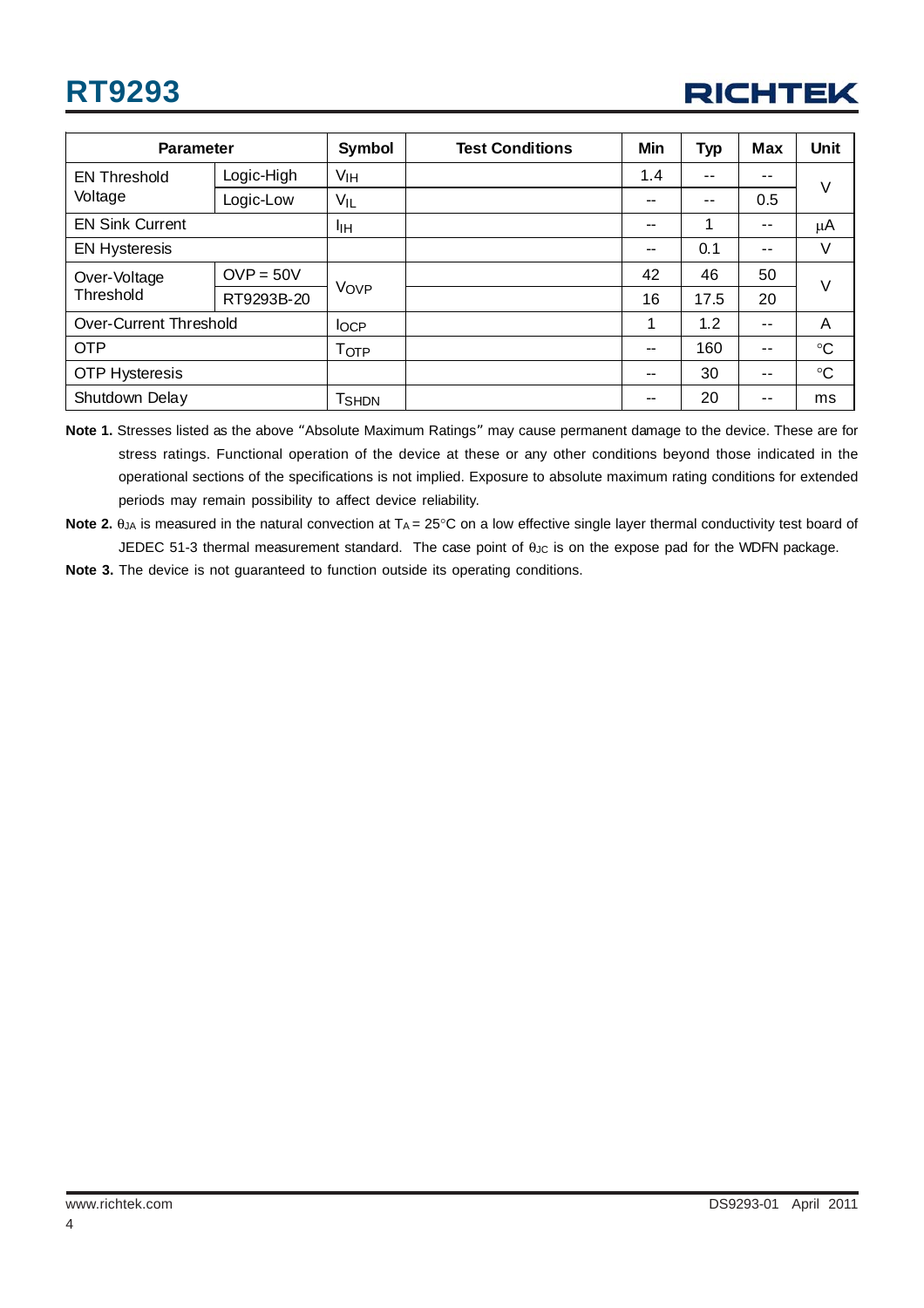## **Typical Operating Characteristics**

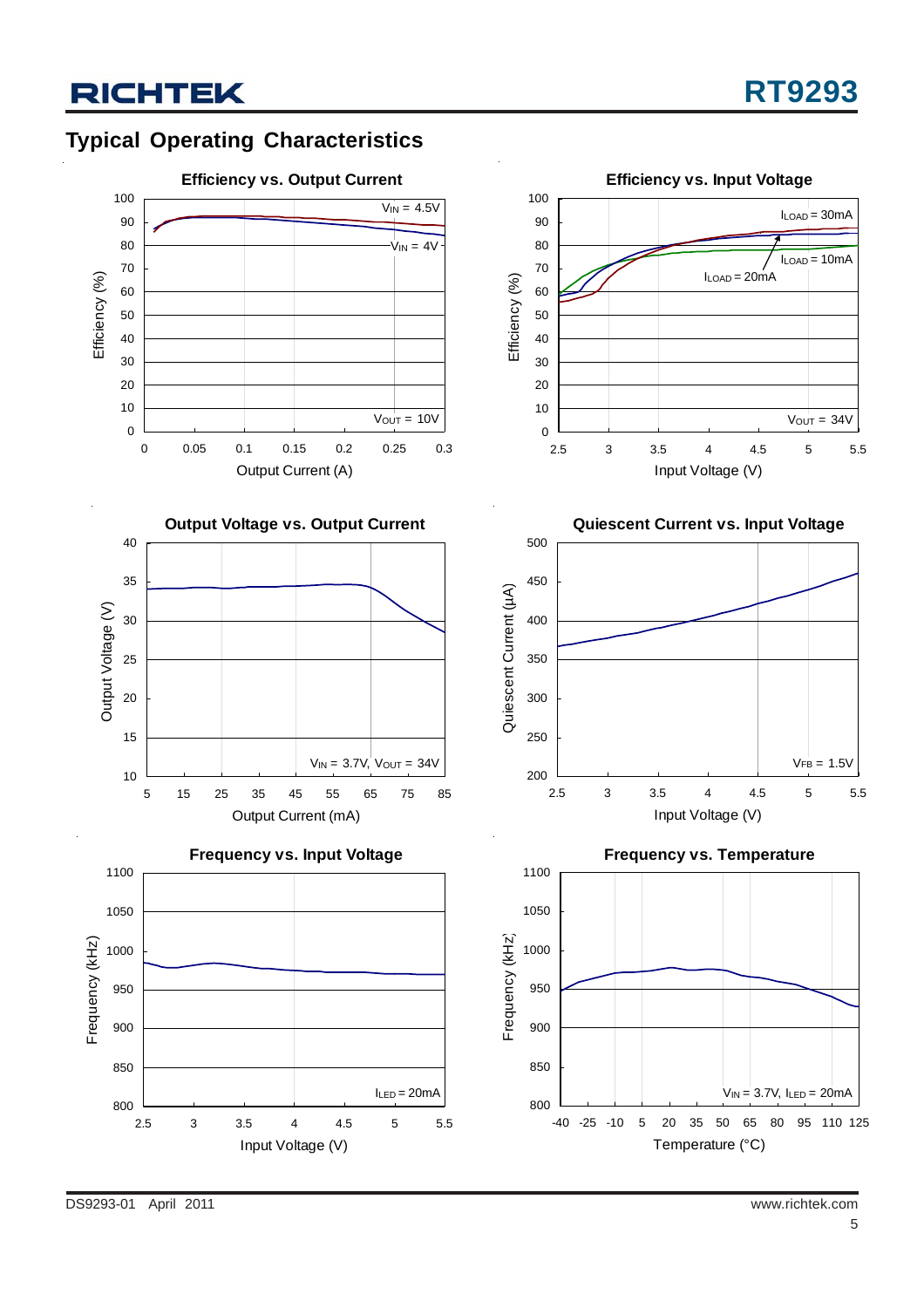# **RT9293**



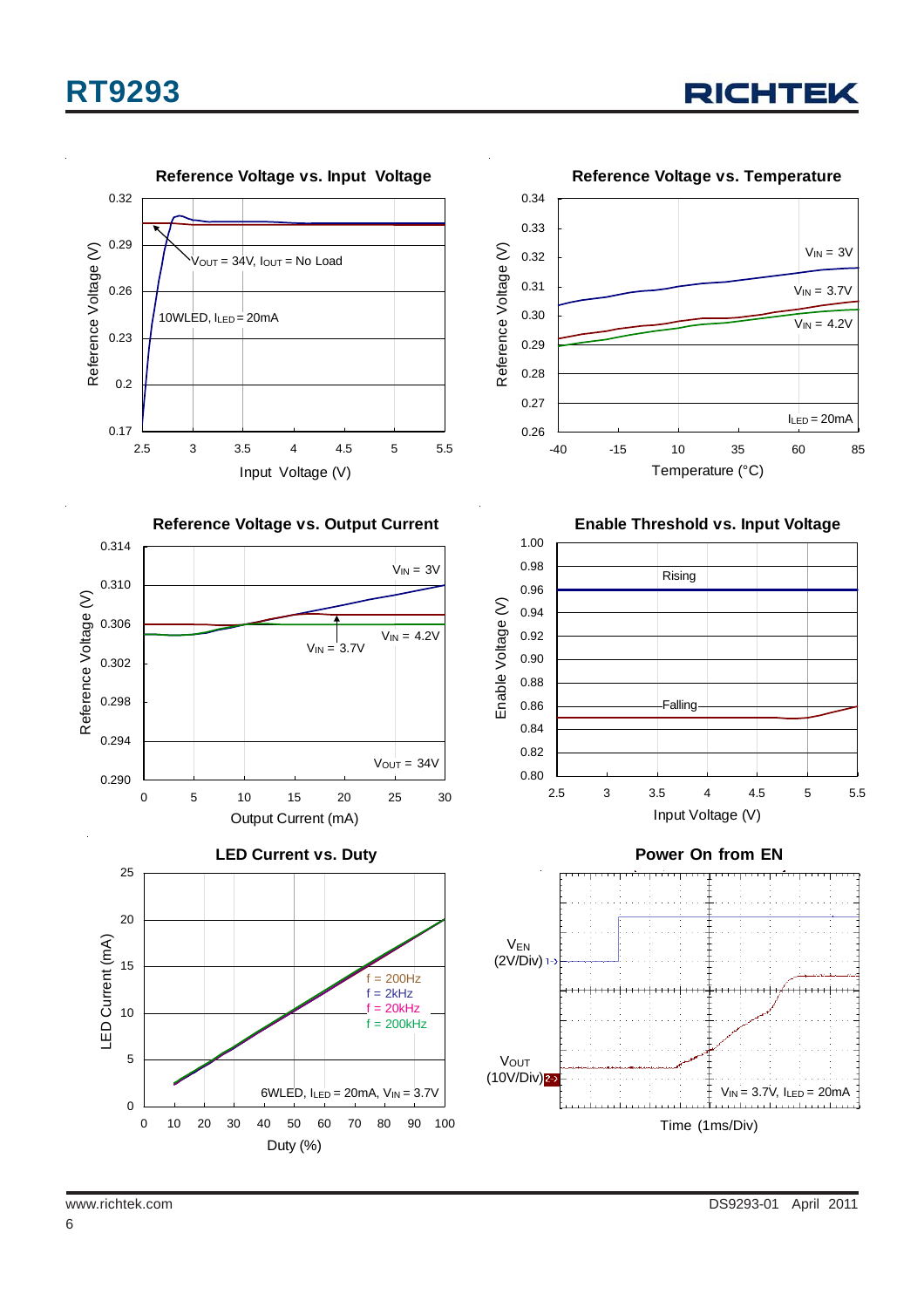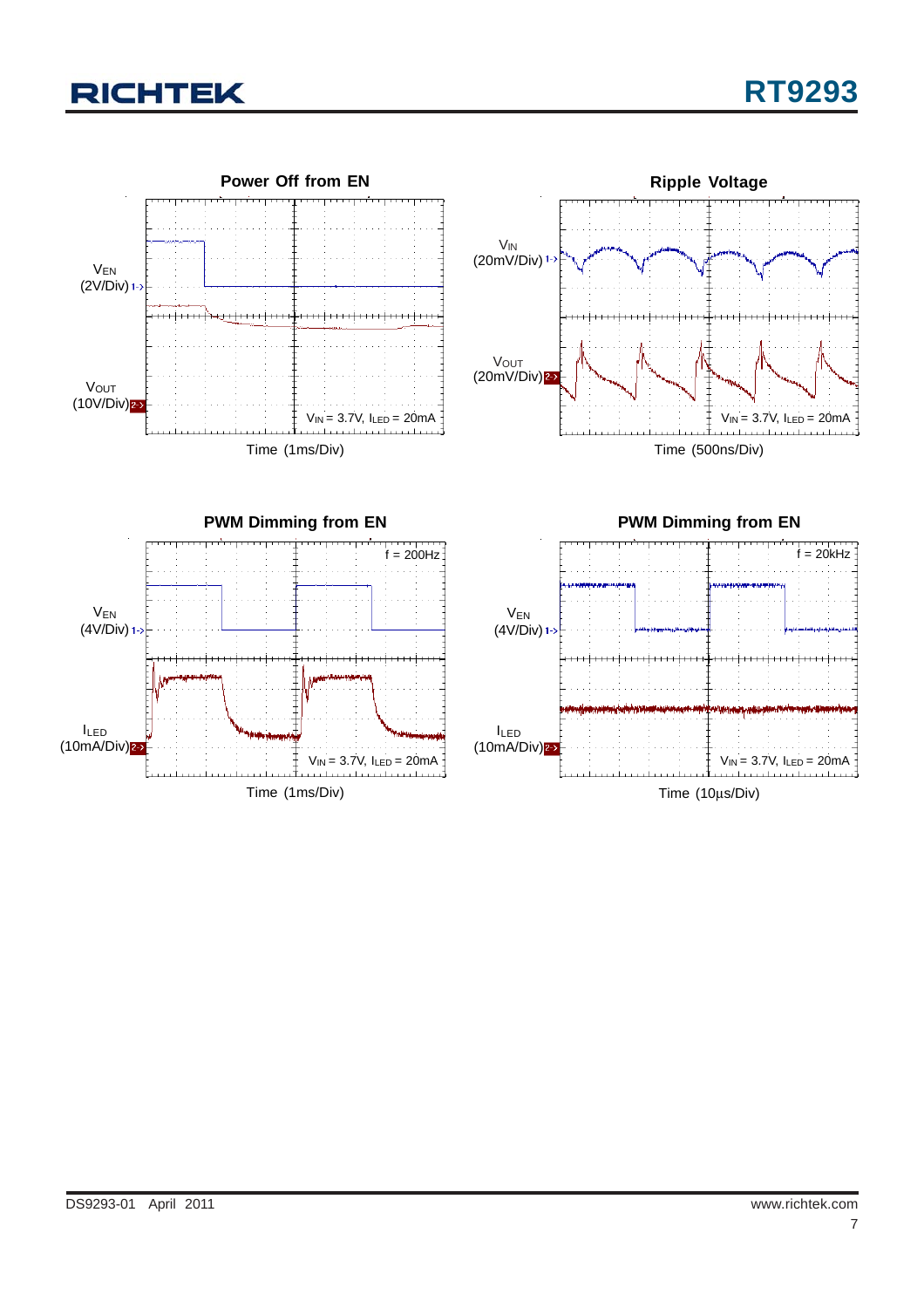### **Applications Information**

#### **LED Current Setting**

The loop of Boost structure will keep the FB pin voltage equal to the reference voltage  $V_{REF}$ . Therefore, when  $R_{SET}$ connects FB pin and GND, the current flows from  $V_{\text{OUT}}$ through LED and  $R_{SET}$  to GND will be decided by the current on  $R_{\text{SET}}$ , which is equal to following equation :

$$
I_{LED} = \frac{V_{REF}}{R_{SET}}
$$

#### **Dimming Control**

#### **a. Using a PWM Signal to EN Pin**

For the brightness dimming control of the RT9293, the IC provides typically 300mV feedback voltage when the EN pin is pulled constantly high. However, EN pin allows a PWM signal to reduce this regulation voltage by changing the PWM duty cycle to achieve LED brightness dimming control. The relationship between the duty cycle and FB voltage can be calculated as following equation :

 $V_{FB} = D$ uty x 300m $V$ 

**Where** 

Duty = duty cycle of the PWM signal

300mV = internal reference voltage

As shown in Figure 1, the duty cycle of the PWM signal is used to cut the internal 300mV reference voltage. An internal low pass filter is used to filter the pulse signal. And then the reference voltage can be made by connecting the output of the filter to the error amplifier for the FB pin voltage regulation.

However, the internal low pass filter 3db frequency is 500Hz. When the dimming frequency is lower then 500Hz,  $V_A$  is also a PWM signal and the LED current is controlled directly by this signal. When the frequency is higher than 500Hz, PWM is filtered by the internal low pass filter and the  $V_A$  approach a DC signal. And the LED current is a DC current which elimate the audio noise. Two figures of PWM Dimming from EN are shown in Typical Operating Characteristics section and the PWM dimming frequency is 200Hz and 20kHz respectively.

But there is an offset in error amplifier which will cause the  $V_A$  variation. In low PWM duty signal situation, the

filtered reference voltage is low and the offset can cause bigger variation of the output current. So the RT9293A is not recommend to be dimming by the EN pin. For the RT9293B, the minimum duty vs frequency is listed in following table. 300mV



Figure 1. Block Diagram of Programmable FB Voltage Using PWM Signal

|                           | Duty Minimum |
|---------------------------|--------------|
| Dimming frequency < 500Hz | $4\%$        |
| Dimming frequency > 500Hz | 10%          |

#### **b. Using a DC Voltage**

Using a variable DC voltage to adjust the brightness is a popular method in some applications.The dimming control using a DC voltage circuit is shown in Figure 2.As theDC voltage increases, the current flows through R3 increasingly and the voltage drop on R3 increase, i.e. the LED current decreases. For example, if the VDC range is from 0V to 2.8V and assume the RT9293 is selected which  $V_{REF}$  is equal to 0.3V, the selection of resistors in Figure 2 sets the LED current from 21mA to 0mA. The LED current can be calculated by the following equation.



Figure 2. Dimming Control Using aDC Voltage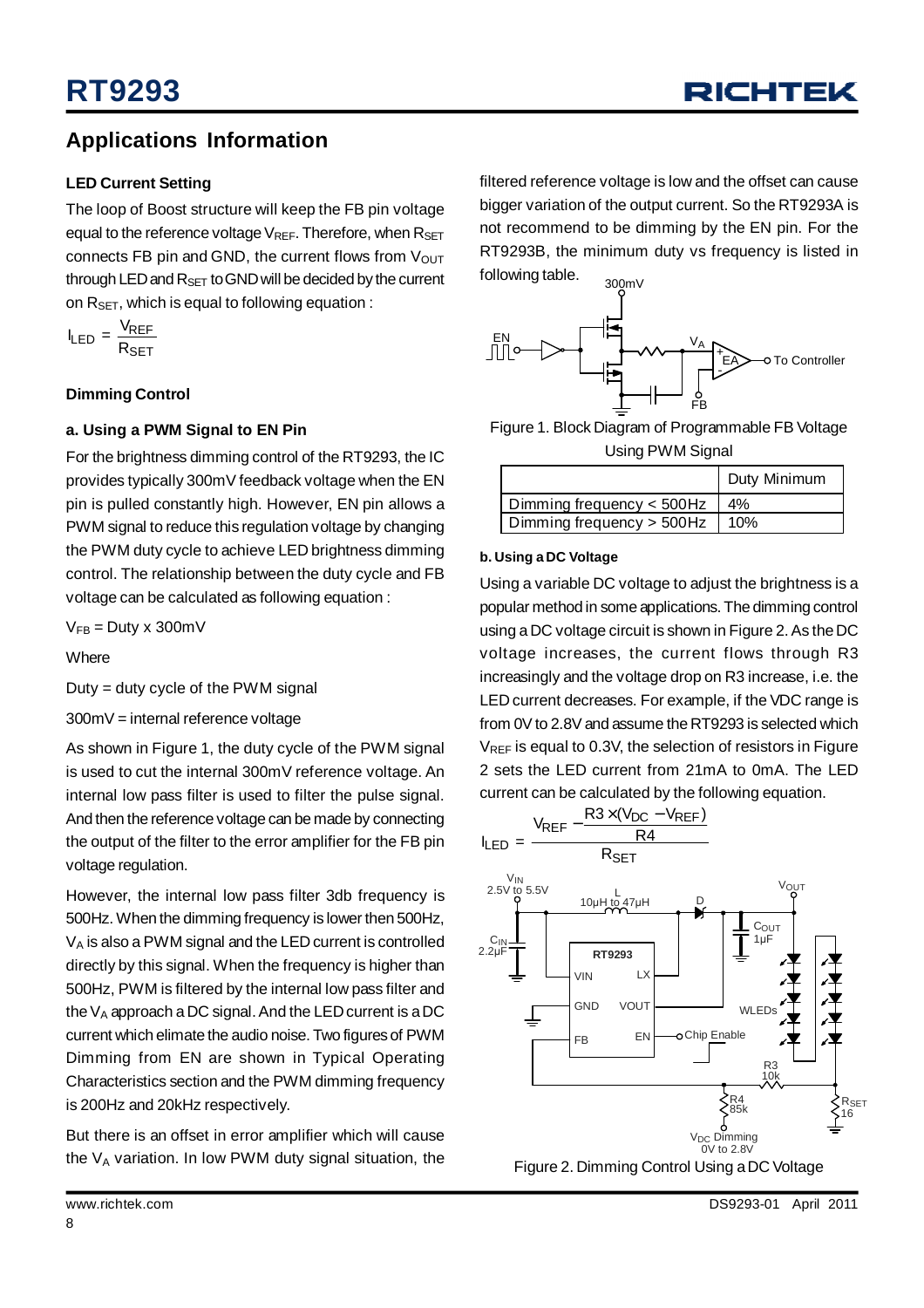#### **c. Using a Filtered PWM signal**

Another common application is using a filtered PWM signal as an adjustable DC voltage for LED dimming control. Afiltered PWM signal acts as the DC voltage to regulate the output current. The recommended application circuit is shown as Figure 3. In this circuit, the output ripple depends on the frequency of PWM signal. For smaller output voltage ripple (<100mV), the recommended frequency of 2.8V PWM signal should be above 2kHz. To fix the frequency of PWM signal and change the duty cycle of PWM signal can get different output current. The LED current can be calculated by the following equation :



Figure 3. Dimming Control Using a Filtered PWM Signal



By the above equation and the application circuit shown in Figure 3, and assume the RT9293 is selected which  $V_{REF}$  is equal to 0.3V. Figure 4 shows the relationship between the LED current and PWM duty cycle. For example, when the PWM duty is equal to 60%, the LED current will be equal to 8.6mA. When the PWM duty is equal to 40%, the LED current will be equal to 12.7mA.

#### **Constant Output Voltage Control**

The output voltage of the R9293 can be adjusted by the divider circuit on the FB pin. Figure 5 shows the application circuit for the constant output voltage. The output voltage can be calculated by the following equations :

$$
V_{OUT} = V_{REF} \times \frac{R1 + R2}{R2} \; ; \; R2 > 10k
$$



Figure 5. Constant Output Voltage Application



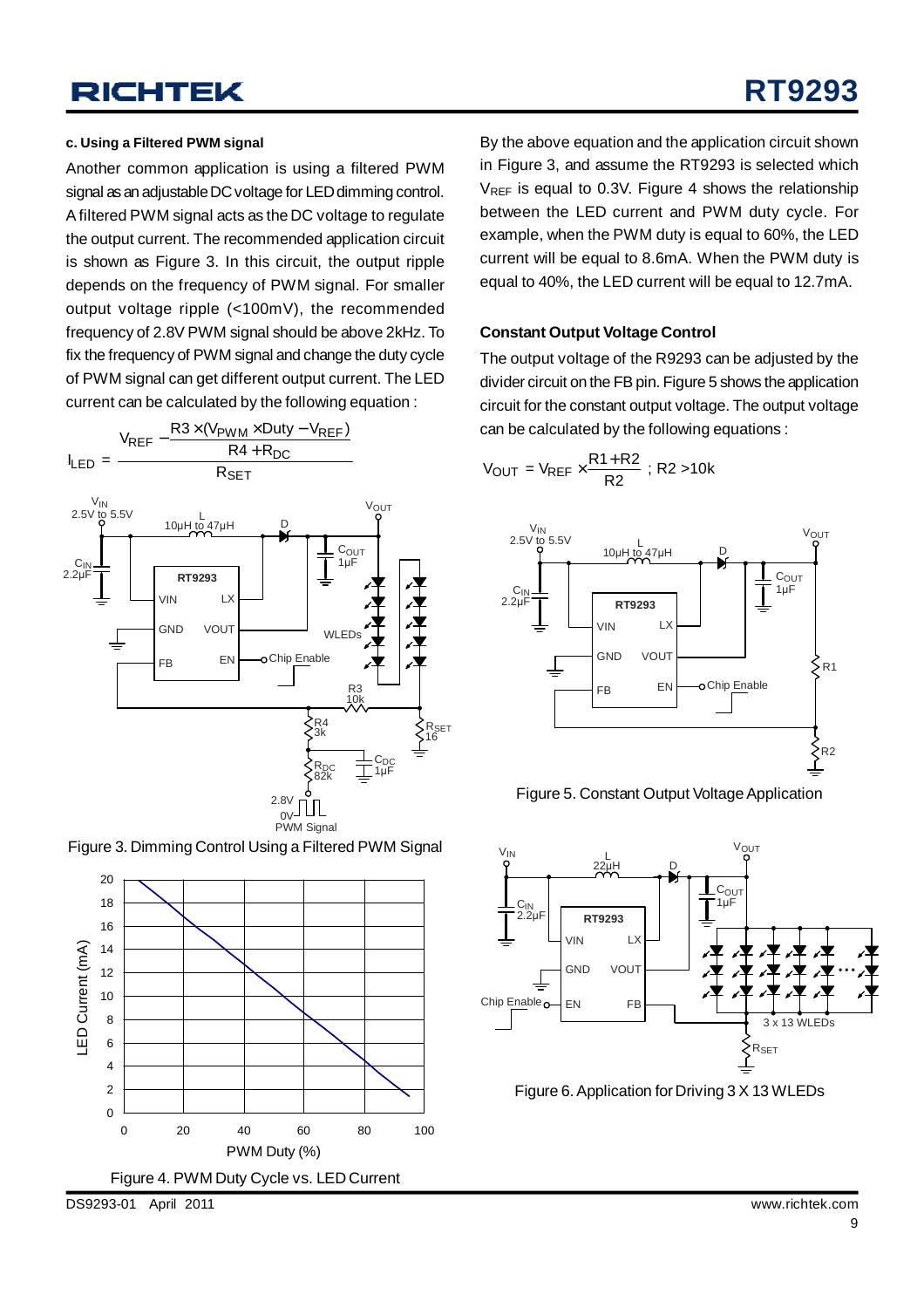#### **Application for Driving 3 x 13 WLEDs**

The RT9293 can drive different WLEDs topology. For example, the Figure 6 shows the 3x13 WLEDs and total current is equal to 260mA. The total WLEDs current can be set by the  $R_{\text{SET}}$  which is equal to following equation.

$$
I_{\text{Total}} = \frac{V_{\text{REF}}}{R_{\text{SET}}}
$$

#### **Power Sequence**

In order to assure the normal soft start function for suppressing the inrush current the input voltage should be ready before EN pulls high.

#### **Soft-Start**

The function of soft-start is made for suppressing the inrush current to an acceptable value at the beginning of poweron. The RT9293 provides a built-in soft-start function by clamping the output voltage of error amplifier so that the duty cycle of the PWM will be increased gradually in the soft-start period.

#### **Current Limiting**

The current flow through inductor as charging period is detected by a current sensing circuit. As the value comes across the current limiting threshold, the N-MOSFET will be turned off so that the inductor will be forced to leave charging stage and enter discharging stage. Therefore, the inductor current will not increase over the current limiting threshold.

#### **OVP/UVLO/OTP**

The Over Voltage Protection is detected by a junction breakdown detecting circuit. Once  $V_{\text{OUT}}$  goes over the detecting voltage, LX pin stops switching and the power N-MOSFET will be turned off. Then, the  $V_{OUT}$  will be clamped to be near  $V_{OVP}$ . As the output voltage is higher than a specified value or input voltage is lower than a specified value, the chip will enter protection mode to prevent abnormal function.As the dietemperature is higher then 160°C, the chip also will enter protection mode. The power MOSFET will be turned off during protection mode to prevent abnormal operation.

#### **Inductor Selection**

The recommended value of inductor for 10 WLEDs applications is from 10μH to 47μH. Small size and better efficiency are the major concerns for portable devices, such as the RT9293 used for mobile phone. The inductor should have low core loss at 1MHz and lowDCR for better efficiency. The inductor saturation current rating should be considered to cover the inductor peak current.

#### **Capacitor Selection**

Input ceramic capacitor of 2.2μF and output ceramic capacitor of 1μF are recommended for the RT9293 applications for driving 10 series WLEDs. For better voltage filtering, ceramic capacitors with low ESR are recommended. X5R and X7R types are suitable because of their wider voltage and temperature ranges.

#### **Thermal Considerations**

For continuous operation, do not exceed absolute maximum operation junction temperature. The maximum power dissipation depends on the thermal resistance of IC package, PCB layout, the rate of surroundings airflow and temperature difference between junction to ambient. The maximum power dissipation can be calculated by following formula :

#### $P_{D(MAX)} = (T_{J(MAX)} - T_A) / \theta_{JA}$

Where  $T_{J(MAX)}$  is the maximum operation junction temperature,  $T_A$  is the ambient temperature and the  $\theta_{JA}$  is the junction to ambient thermal resistance.

For the recommended operating conditions specification of RT9293, the maximum junction temperature of the die is 125°C. The junction to ambient thermal resistance  $\theta_{JA}$ is layout dependent. The junction to ambient thermal resistance for TSOT-23-6 package is 255°C/W and for WDFN-8L 2x2 package is 165°C/W on the standard JEDEC51-3 single layerthermal test board. The maximum power dissipation at  $T_A = 25^{\circ}$ C can be calculated by following formula :

 $P_{D(MAX)} = (125\degree C - 25\degree C) / (165\degree C/W) = 0.606W$  for WDFN-8L 2x2 packages

 $P_{D(MAX)} = (125\degree C - 25\degree C) / (255\degree C/W) = 0.392W$  for TSOT-23-6 packages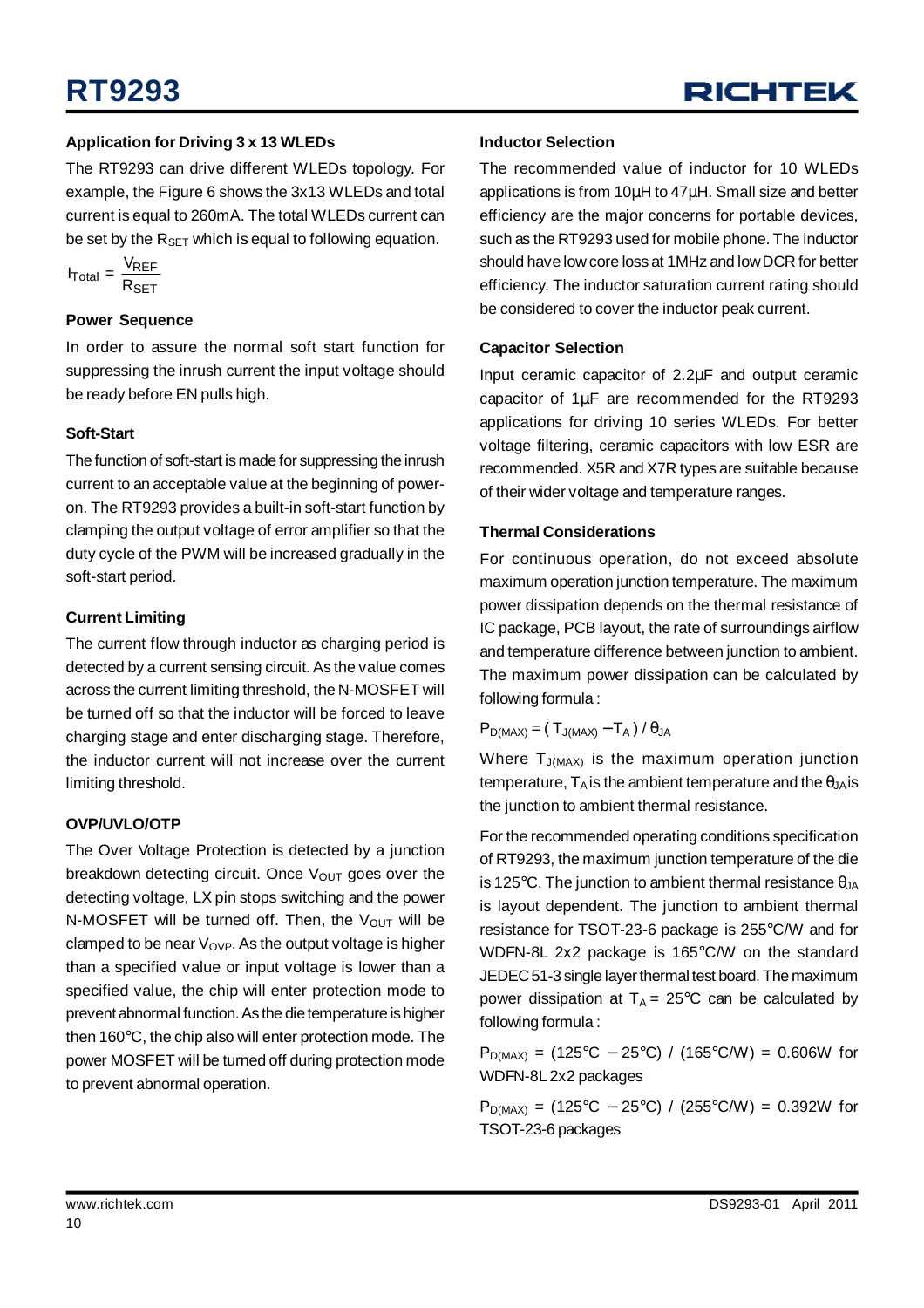The maximum power dissipation depends on operating ambient temperature for fixed  $T_{J(MAX)}$  and thermal resistance  $θ_{JA}$ . For RT9293 packages, the Figure 7 of derating curves allows the designer to see the effect of rising ambient temperature on the maximum power allowed.



Figure 7. Derating Curves for RT9293 Packages

#### **Layout Consideration**

For best performance of the RT9293, the following guidelines must be strictly followed.

- } Input and Output capacitors should be placed close to the IC and connected to ground plane to reduce noise coupling.
- } The GND and Exposed Pad should be connected to a strong ground plane for heat sinking and noise protection.
- } Keep the main current traces as possible as short and wide.
- } LX node of DC-DC converter is with high frequency voltage swing. It should be kept at a small area.
- } Place the feedback components as close as possible to the IC and keep away from the noisy devices.



Figure 8. The Layout Consideration of the RT9293

| Reference | Qty | <b>Part Number</b> | <b>Description</b>                | <b>Manufacture</b> |  |
|-----------|-----|--------------------|-----------------------------------|--------------------|--|
| D         |     | SR 26              | <b>Schottky Diode</b>             | PANJIT             |  |
| $C_{IN}$  |     | EMK107BJ225MA-T    | Capacitor, Ceramic, 2.2µF/16V X5R | Taiyo Yuden        |  |
| COUT      |     | GMK107BJ105KA      | Capacitor, Ceramic, 1µF/50V X5R   | Taiyo Yuden        |  |
| $R_{SET}$ |     | <b>RC0603FR</b>    | Resistor 15 $\Omega$ , 1%         | YAGEO              |  |
|           |     | NR4018T220M        | Inductor, 22µH                    | Taiyo Yuden        |  |

#### **Table 1. Recommended Components for Typical Application Circuit**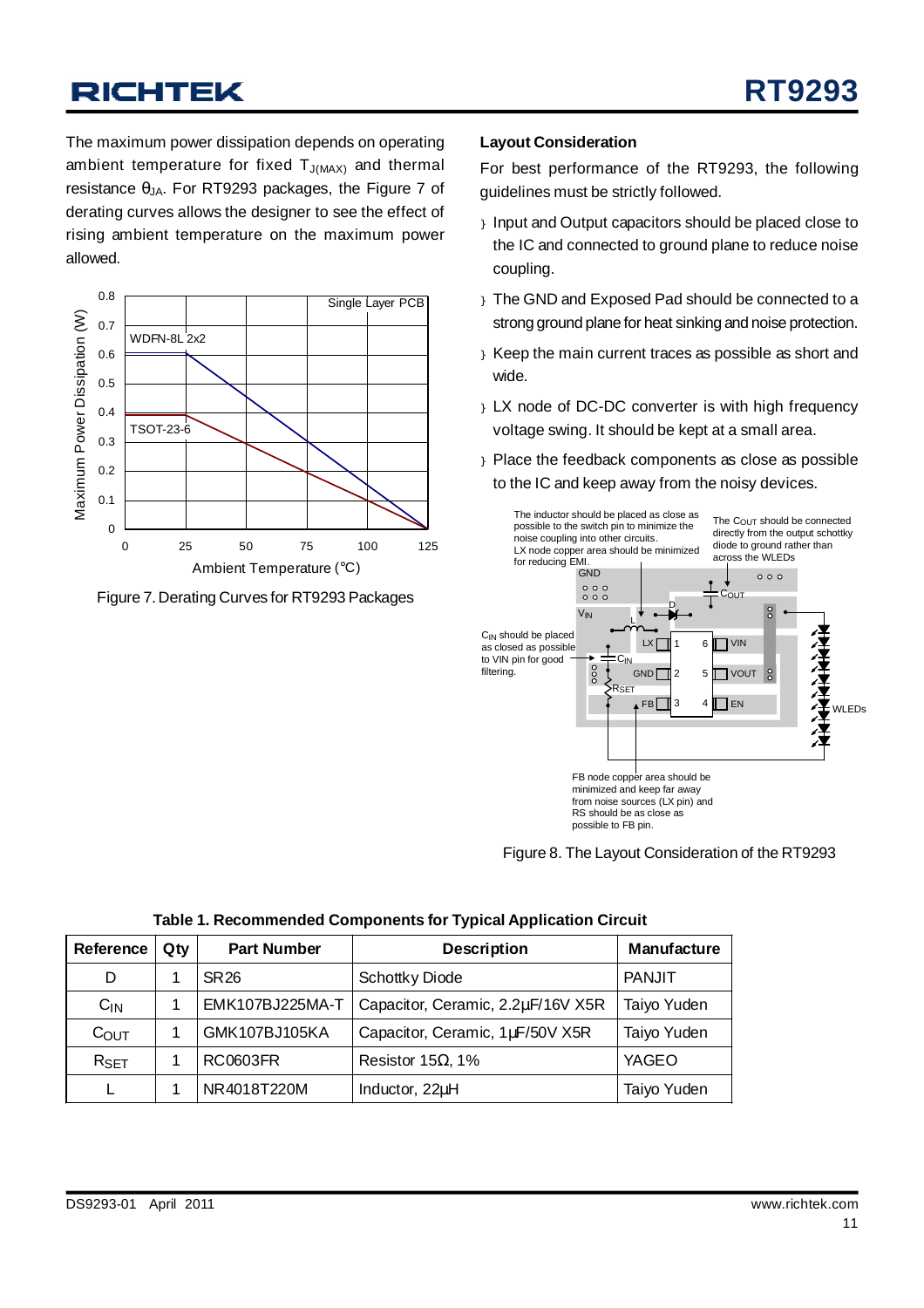

## **Outline Dimension**



|                |       | <b>Dimensions In Millimeters</b> | <b>Dimensions In Inches</b> |            |  |
|----------------|-------|----------------------------------|-----------------------------|------------|--|
| Symbol         | Min   | Max                              | Min                         | <b>Max</b> |  |
| A              | 0.700 | 1.000                            | 0.028                       | 0.039      |  |
| A <sub>1</sub> | 0.000 | 0.100                            | 0.000                       | 0.004      |  |
| B              | 1.397 | 1.803                            | 0.055                       | 0.071      |  |
| b              | 0.300 | 0.559                            | 0.012                       | 0.022      |  |
| C              | 2.591 | 3.000                            | 0.102                       | 0.118      |  |
| D              | 2.692 | 3.099                            | 0.106                       | 0.122      |  |
| е              | 0.838 | 1.041                            | 0.033                       | 0.041      |  |
| н              | 0.080 | 0.254                            | 0.003                       | 0.010      |  |
|                | 0.300 | 0.610                            | 0.012                       | 0.024      |  |

**TSOT-23-6 Surface Mount Package**